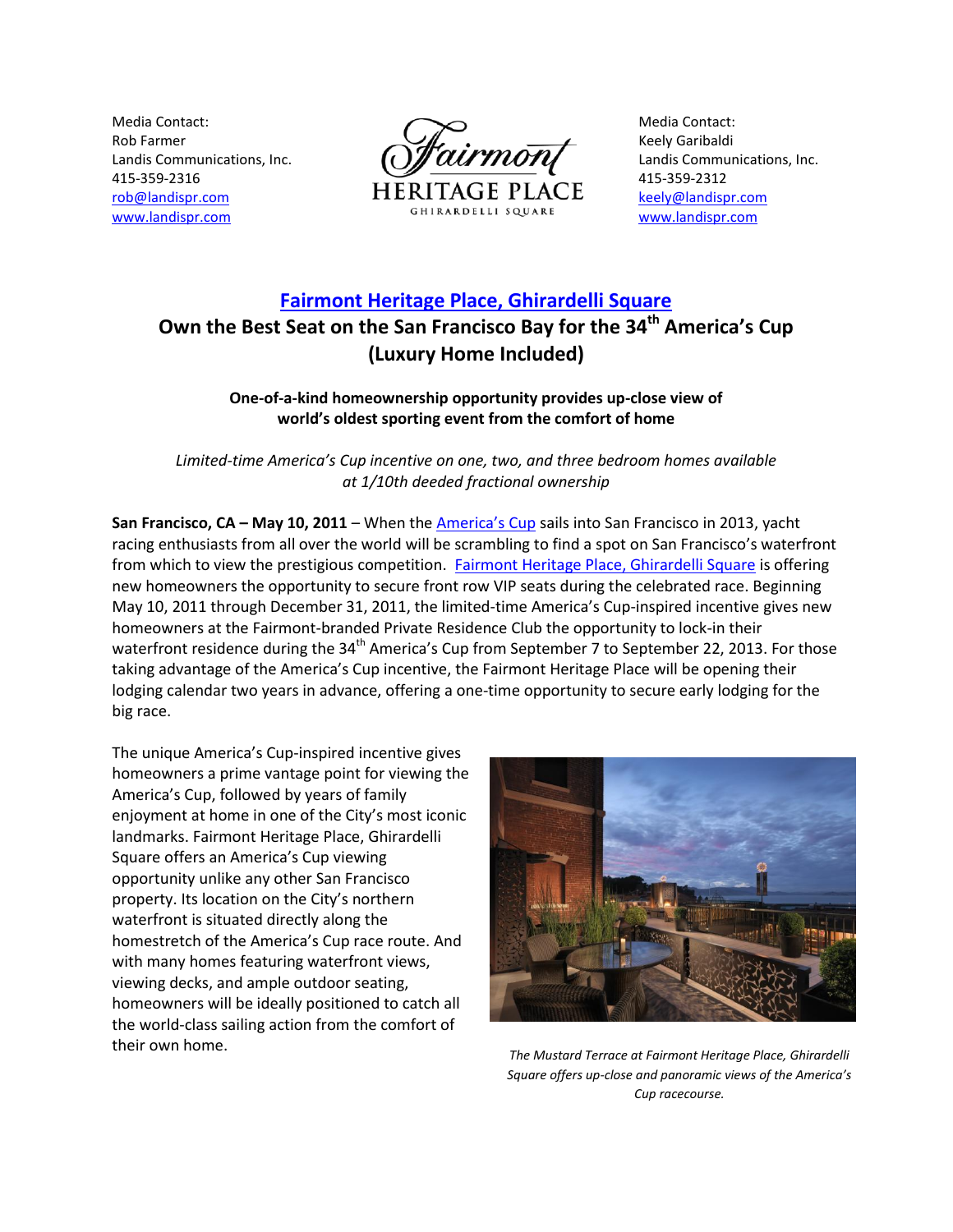"Fairmont Heritage Place, Ghirardelli Square represents one of San Francisco's best vantage points for the America's Cup in San Francisco," says [Todd Chapman,](http://www.jmaventuresllc.om/about) President of [JMA Ventures,](http://www.jmaventuresllc.com/) owners and operators of the luxury residential property. "The fact that yacht racing fans can also own the home from which they're viewing the America's Cup makes this unlike any other homeownership opportunity in the region. We're offering buyers the chance to lock in this opportunity early and take comfort in knowing that, come race time, they know they'll have the best seat in the house – their own house."

### **About the America's Cup Incentive**

The Fairmont Heritage Place, Ghirardelli Square America's Cup-inspired incentive gives new homeowners who join the Fairmont-branded Private Residence Club during the dates of May 10, 2011 to December 31, 2011 the opportunity to secure lodging for as many as 14 days during the 34<sup>th</sup> America's Cup in San Francisco, scheduled for September 7 to September 22, 2013. Certain restrictions apply. For more information on the limited-time America's Cup-inspired incentive, please contact the sales offices at (415) 292-1000 o[r fhpsf.info@fairmont.com.](mailto:fhpsf.info@fairmont.com)

## **Fractional Ownership Opportunity**

Offering 1, 2, and 3 bedroom homes for sale at 1/10th deeded fractional ownership, Fairmont Heritage Place, Ghirardelli Square has become an attractive purchase decision among the second- and vacationhome buying market. Fractional ownership at Fairmont Heritage Place allows all the benefits of fullhome ownership without many of the concerns and burdens associated with a traditional full-purchase second home.

Homeowners at Fairmont Heritage Place receive 1/10<sup>th</sup> deeded interest in their home at *Ghirardelli* [Square](http://www.ghirardellisq.com/) and 35 days of usage per year. The homes at Fairmont Heritage Place are built into the Square's historic former chocolate factory, an iconic, one-of-a-kind real estate opportunity that places owners within immediate proximity to San Francisco's best shops, restaurants and services. Offering easy access to San Francisco's waterfront, Fairmont Heritage Place is also within walking distance to some of San Francisco's best neighborhoods, including the Marina, Pacific Heights and Russian Hill. In addition to the distinctive location and historic charm, Fairmont Heritage Place owners can take advantage of a full complement of Fairmont-branded services, including housekeeping, concierge service, shopping and grocery provisioning upon arrival, transportation by Fairmont house car, private wine storage and much more. Additionally, with top-end in-home features and amenities already included, homes at Fairmont Heritage Place provide turnkey luxury that typically takes additional investment of time and money to install.



*The 34th America's Cup race map on the San Francisco Bay*

#### **Beyond San Francisco and the America's Cup**

The value of ownership at Fairmont Heritage Place extends beyond Ghirardelli Square and the America's Cup. While homeowners receive fractional deeded interest in their San Francisco home, they are also afforded exclusive access to additional Fairmont Heritage Place properties, as well as the collection of Fairmont and Raffles hotels and resorts around the world. Homeowners can use up to 14 days per year at these affiliated properties, which include iconic landmarks[: The Plaza Hotel in](http://www.fairmont.com/thePlaza)  [New York](http://www.fairmont.com/thePlaza) and [London'](http://www.fairmont.com/savoy)s Savoy .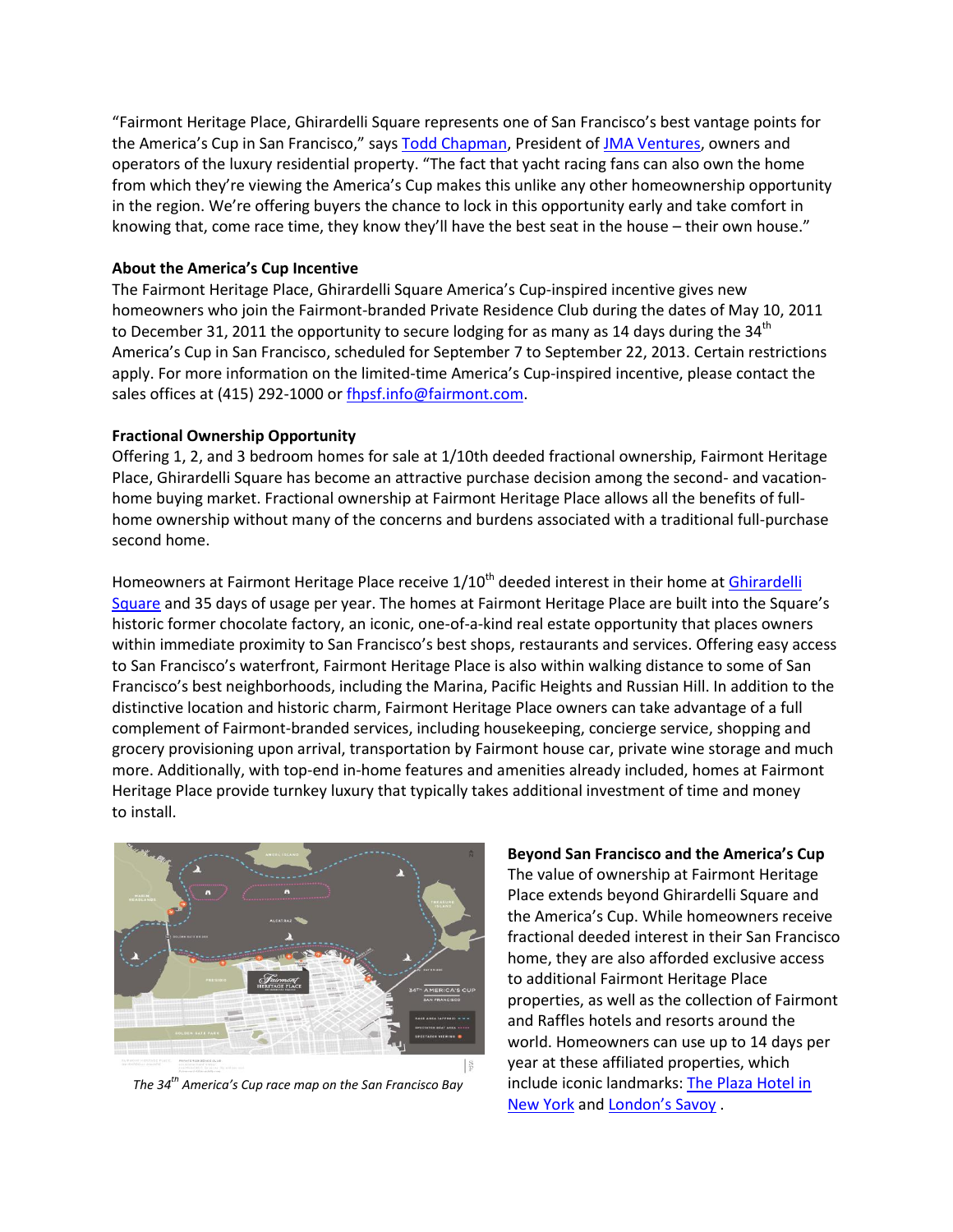Homeowners also gain immediate entry into the invitation-only Fairmont [President's Circle](http://www.fairmont.com/fpc/), the most prestigious designation within Fairmont's President's Club, the brand's exclusive guest recognition program.

## **New Model Homes Now Open**

Fairmont Heritage Place, Ghirardelli Square recently unveiled two new model homes, which provide a first-hand glimpse of the property lifestyle, with the full complement of standard features and amenities on display. Luxuriously appointed and styled by interior designer [Julie](http://www.juliejaystaging.com/)  [Jay,](http://www.juliejaystaging.com/) the two-bedroom homes were designed by award-winning Sue Firestone Associates, who carefully studied the historic building's heritage to maximize such unique original features as exposed brick walls and timber-beam supports and juxtaposed them against modern, sophisticated features.



*America's Cup race view from the Fairmont Heritage Place, Ghirardelli Square*

## **About Fairmont Heritage Place, Ghirardelli Square**

Fairmont Heritage Place is part of histori[c Ghirardelli Square,](http://www.ghirardellisq.com/) a brick-and-timber chocolate factory that dates to the 1860s. The Fairmont Heritage Place homes are designed to reflect their historic setting and feature original brick and wood elements that recall an earlier era while incorporating contemporary features and finishes. Fairmont Heritage Place, Ghirardelli Square is within immediate proximity to dozens of one-of-a-kind local shops and services, as well as some of the City's best neighborhoods, including the Marina and Russian Hill.

## **INFORMATION**

**ADDRESS & LOCATION:** 900 North Point Street **Entrance on North Point @ Polk Street** San Francisco, CA 94109

#### **AMENITIES:**

- Concierge services available 24 hours a day, seven days a week
- Housekeeping and butler services
- Valet service and transportation by Fairmont house car and driver
- On-site fitness center
- Fully-equipped Business Center and executive board room facilities
- Dedicated Owner's Lounge, billiards and dining area
- Outdoor patio with fireplace and panoramic waterfront views
- Shopping and grocery provisioning service
- Private wine storage
- Personal Storage
- Two assigned parking spaces per home
- In-residence dining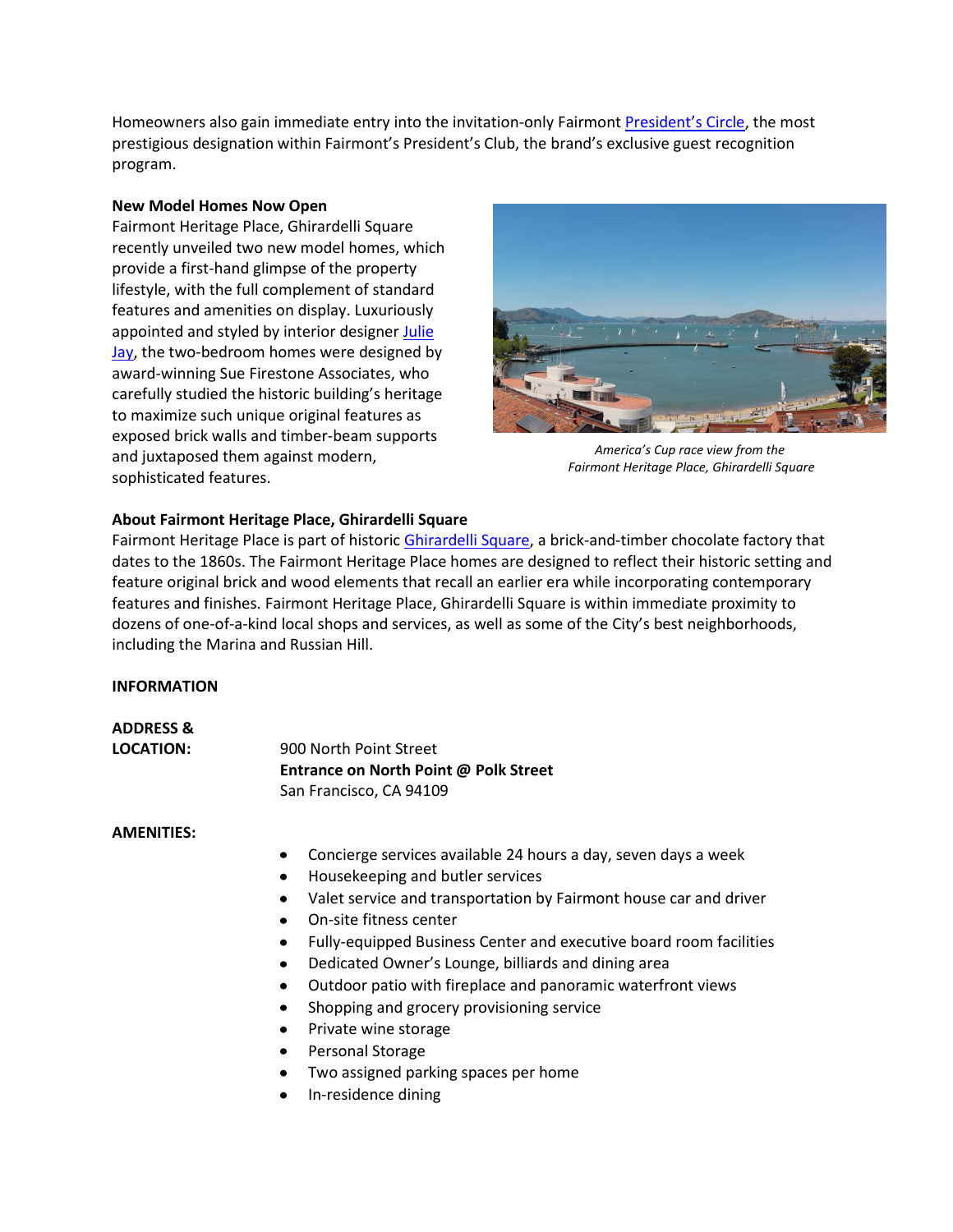Membership in Fairmont's prestigious President's Circle guest recognition program

## **RESIDENCE FEATURES:**

- $\bullet$ Residences are fully furnished by renowned designer Sue Firestone in contemporary décor
- Flat screen HDTV with DirectTV
- Fireplaces with limestone hearth
- Bosch stackable washer/dryer
- Sub-Zero refrigerator and freezer
- Wolf 4-burner gas range and convection oven/microwave
- Fisher & Paykel dishwasher
- Kitchen island with Sub-Zero wine refrigerator



- Aged, wide-plank maple floors throughout living areas and plush carpeting throughout bedrooms
- Top-end finishes in kitchen and bathroom
- Exposed historical brick walls in most residences
- Outdoor terraces in select residences

#### **USAGE PLAN: Heritage time**

- Up to 5 weeks (35 days) to be used at Fairmont Heritage Place, Ghirardelli Square per year
- Stay 1 to 14 days at a time

#### **Reciprocal use**

 $\bullet$ Up to 2 weeks (14 days) are available to exchange with affiliated properties at any Fairmont Heritage Place or any Fairmont or Raffles Hotel and resort around the world

#### **Additional time based on availability**

Unlimited use beyond allotted 35 days – based on availability; \$100 per  $\bullet$ night charge

**DEVELOPER:** [JMA Ventures](http://www.jmaventuresllc.com/) LLC

**ARCHITECTS/**

**DESIGNERS:** [Hornberger + Worstell](http://www.hornbergerworstell.com/) (architects) [Sue Firestone](http://www.sfadesign.com/) (interior design) [Julie Jay](http://www.juliejaystaging.com/) (model home staging)